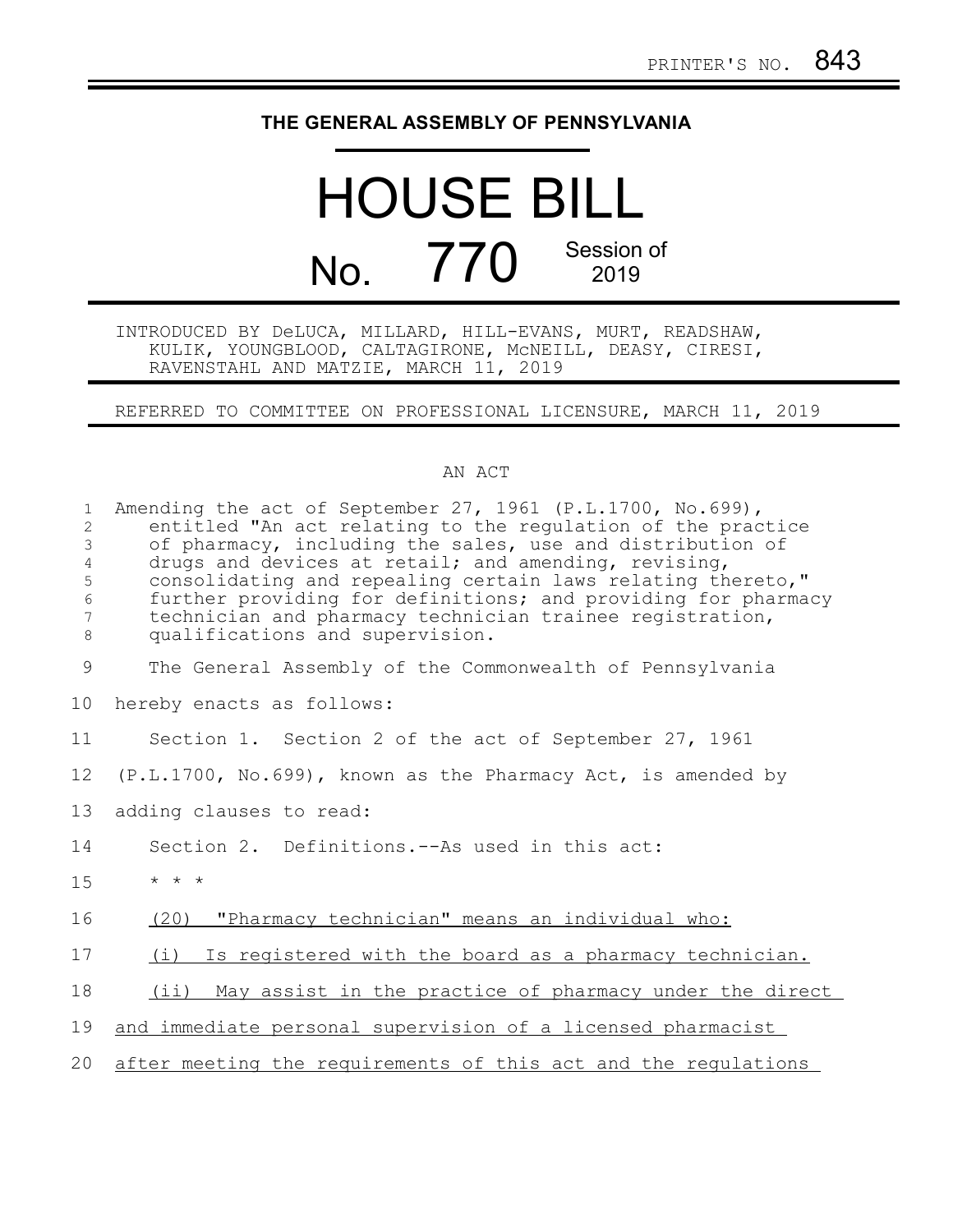1 promulgated under this act.

| $\mathbf{2}$  | (21) "Pharmacy technician trainee" means an individual who        |
|---------------|-------------------------------------------------------------------|
| 3             | has been issued a temporary permit by the board that authorizes   |
| 4             | the individual to perform the duties of a pharmacy technician     |
| 5             | under the direct and immediate personal supervision of a          |
| 6             | licensed pharmacist.                                              |
| 7             | (22) "Direct and immediate personal supervision" means:           |
| 8             | Review by the pharmacist of the prescription or drug<br>(i)       |
| $\mathcal{G}$ | order prior to dispensing.                                        |
| 10            | (ii) Verification by the pharmacist of the final product.         |
| 11            | (iii) Immediate availability of the pharmacist on the             |
| 12            | premises to direct the work of the supervised individual and to   |
| 13            | respond to questions or problems.                                 |
| 14            | Section 2. The act is amended by adding a section to read:        |
| 15            | Section 3.3. Pharmacy Technician and Pharmacy Technician          |
| 16            | Trainee Registration, Qualifications and Supervision.--(a) A      |
| 17            | pharmacy technician shall register with the board biennially on   |
| 18            | a form prescribed by the board and pay a registration fee         |
| 19            | established by the board by requlation. An individual must        |
| 20            | possess an unrestricted registration from the board to practice   |
| 21            | as a pharmacy technician. The following shall apply:              |
| 22            | (1) A pharmacy technician shall be responsible to and under       |
| 23            | the direct and immediate personal supervision of a board-         |
| 24            | licensed pharmacist.                                              |
| 25            | (2) A registration for a pharmacy technician may not be           |
| 26            | issued if the applicant:                                          |
| 27            | is unfit or unable to practice under section 3(a)(2); or<br>(i)   |
| 28            | (ii) has been convicted of an offense described under             |
| 29            | section 3(a) (6) in this Commonwealth or another state unless the |
| 30            | provisions of section 3(a)(6)(i), (ii) and (iii) have been        |

20190HB0770PN0843 - 2 -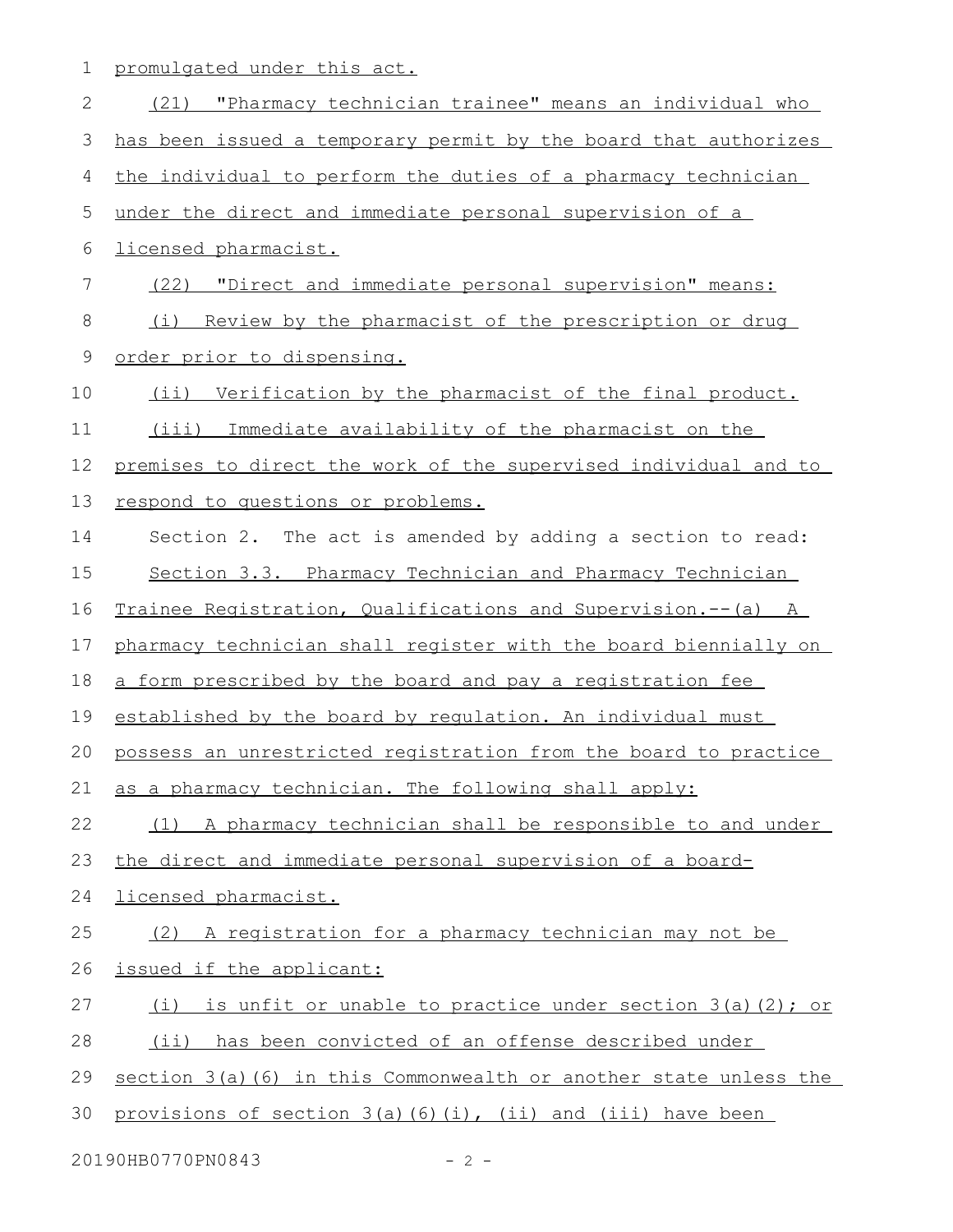| 1                           | satisfied.                                                        |  |
|-----------------------------|-------------------------------------------------------------------|--|
| 2                           | An applicant for pharmacy technician registration shall<br>(3)    |  |
| 3                           | meet the following requirements:                                  |  |
| 4                           | Be at least seventeen years of age and possess a high<br>(i)      |  |
| 5                           | school diploma or equivalent.                                     |  |
| 6                           | Complete a board-approved pharmacy technician training<br>$(i$ i) |  |
| 7                           | program.                                                          |  |
| 8                           | (iii) Submit to a criminal history record check as required       |  |
| 9                           | by the board.                                                     |  |
| 10                          | An individual practicing as a pharmacy technician for at<br>(4)   |  |
| 11                          | least one year of the two-year period immediately preceding the   |  |
| 12                          | effective date of this section shall not be required to comply    |  |
| 13                          | with clause (3)(i) or (ii), provided the individual applies       |  |
| 14                          | within one year of the promulgation of regulations by the board   |  |
| 15                          | implementing this section.                                        |  |
| 16                          | (5)<br>The board shall renew, refuse, revoke or suspend the       |  |
| 17                          | registration of a pharmacy technician and temporary permit for a  |  |
| 18                          | pharmacy technician trainee, or otherwise discipline a pharmacy   |  |
| 19                          | technician and a pharmacy technician trainee, under regulations   |  |
|                             | 20 promulgated by the board. This clause is subject to 2 Pa.C.S.  |  |
| 21                          | Chs. 5 Subch. A (relating to practice and procedure of            |  |
| 22                          | Commonwealth agencies) and 7 Subch. A (relating to judicial       |  |
| 23                          | review of Commonwealth agency action). Provisions and procedures  |  |
| 24                          | with respect to refusal and discipline contained in sections      |  |
| 25                          | 5(a), (c) and (d) and 7 shall apply to pharmacy technician        |  |
| 26                          | registrations and pharmacy technician trainee permits.            |  |
| 27                          | Except as provided for in clause (7), or unless ordered<br>(6)    |  |
| 28                          | to do so by a court of proper jurisdiction, the board may not     |  |
| 29                          | reinstate the registration of an individual whose registration    |  |
| 30                          | to practice as a pharmacy technician has been revoked or if the   |  |
| 20190HB0770PN0843<br>$-3 -$ |                                                                   |  |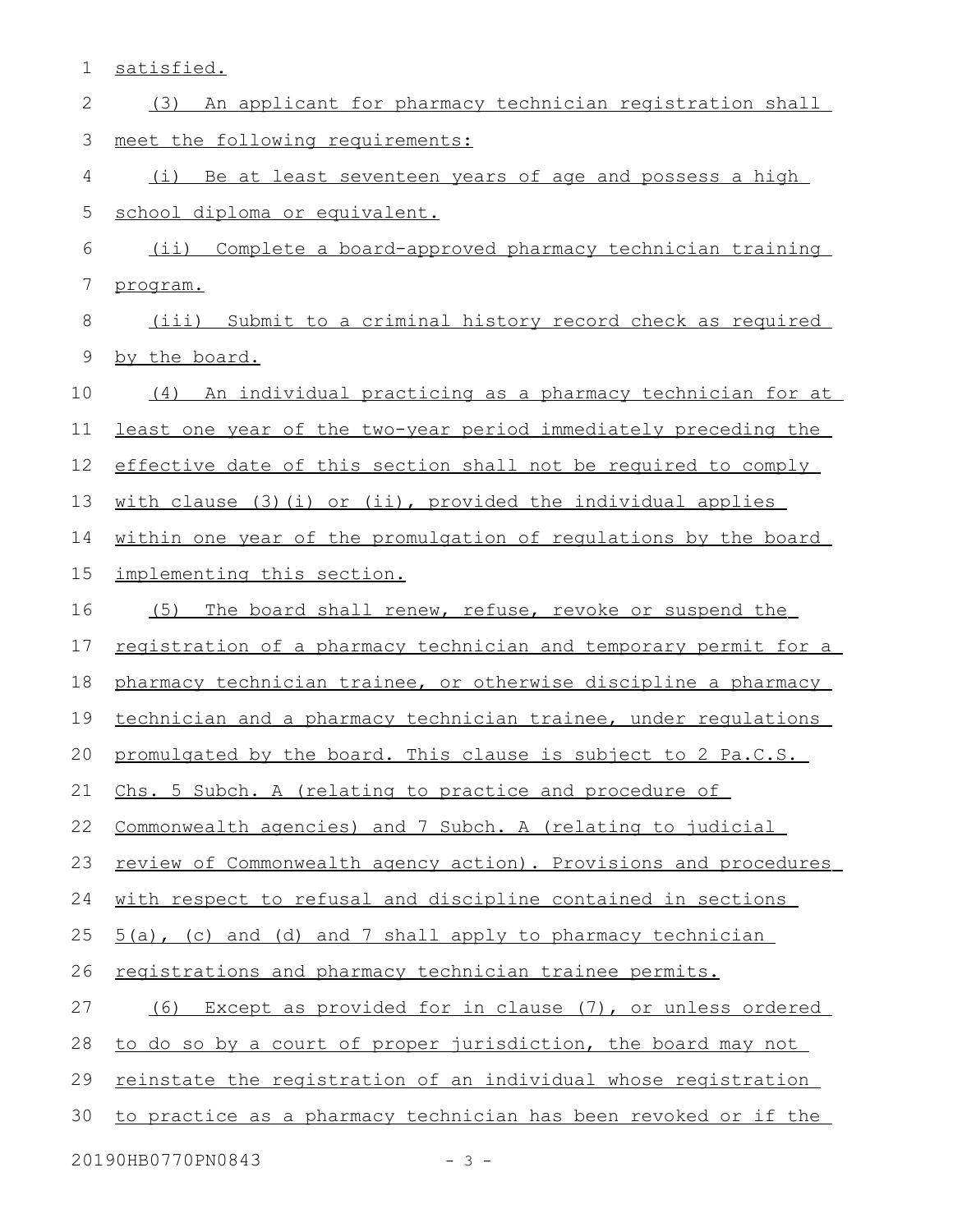| $\mathbf 1$            | individual is unfit or unable to practice under section 3(a) (2)              |  |
|------------------------|-------------------------------------------------------------------------------|--|
| 2                      | or has been convicted of an offense described under section 3(a)              |  |
| 3                      | $(6)$ .                                                                       |  |
| 4                      | (7) If an individual desires to practice after revocation,                    |  |
| 5                      | the individual shall apply for registration after the lapse of a              |  |
| 6                      | five-year period and in accordance with this section and                      |  |
| 7                      | requlations.                                                                  |  |
| 8                      | (8) A pharmacy technician shall wear a name tag that clearly                  |  |
| $\mathcal{G}$          | identifies the pharmacy technician's first name with the title                |  |
| 10                     | <u> "Registered Pharmacy Technician."</u>                                     |  |
| 11                     | Upon the submission of a board-approved written<br>(b)                        |  |
| 12                     | application and fee, the board may issue a temporary permit to                |  |
| 13                     | practice as a pharmacy technician trainee. The following shall                |  |
| 14                     | apply:                                                                        |  |
| 15                     | A pharmacy technician trainee shall be responsible to<br>(1)                  |  |
| 16                     | and under the direct and immediate personal supervision of a                  |  |
| 17                     | board-licensed pharmacist.                                                    |  |
| 18                     | (2) A registration for a pharmacy technician trainee may not                  |  |
| 19                     | be issued if the applicant is unfit or unable to practice under               |  |
| 20                     | section 3(a)(2) or has been convicted of an offense described                 |  |
| 21                     | under section 3(a) (6) in this Commonwealth or another state                  |  |
| 22                     | unless the provisions of section $3(a)$ $(6)$ $(i)$ , $(ii)$ and $(iii)$ have |  |
| 23                     | been satisfied.                                                               |  |
| 24                     | (3) An applicant for pharmacy technician trainee                              |  |
| 25                     | registration shall meet the following requirements:                           |  |
| 26                     | (i) Be at least sixteen years of age.                                         |  |
| 27                     | (ii) Submit to a criminal history record check as required                    |  |
| 28                     | by the board.                                                                 |  |
| 29                     | (4)<br>The board shall issue only one temporary permit to an                  |  |
| 30                     | applicant and the temporary permit shall expire two years after               |  |
| 20190HB0770PN0843<br>4 |                                                                               |  |